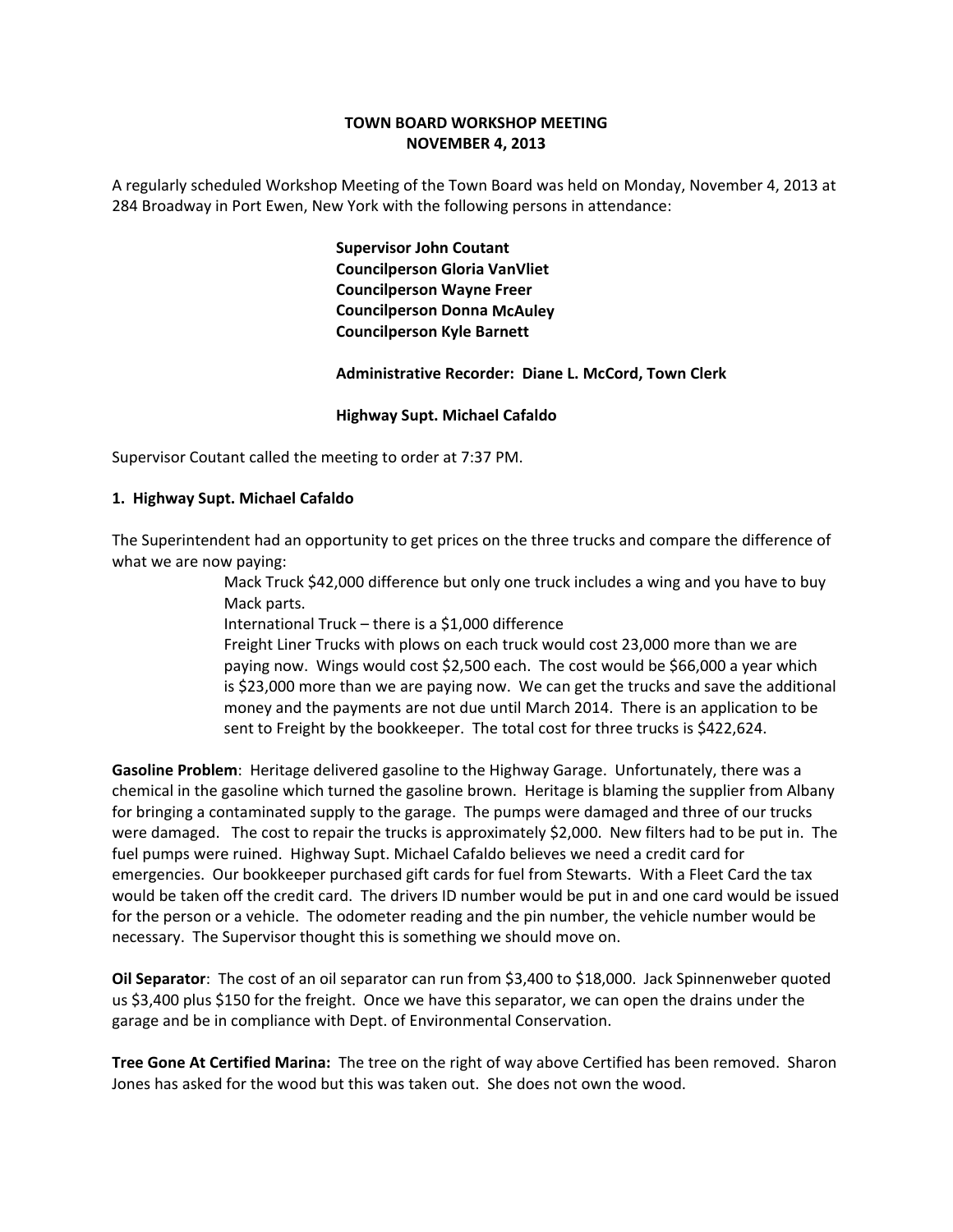# **2. Sojourner Truth Parking Lot**

The State of New York created the Sojourner Truth Mini Park with one hour parking. We never passed a law about the time limit locally. People have been using the lot for the entire day. A resident complained and asked the Ulster County Sheriff to remove these cars. What should we do with this parking lot? Councilperson Freer spoke about two spaces being for the handicapped. The other parking is not enforceable. The no overnight parking was passed by the Town Board. We cannot tell how long any particular car is parked in the lot. Councilperson Kyle Barnett said you can pass an ordinance but you will have a problem enforcing it unless we meter it and this was not acceptable. Councilperson Freer believes we should do the soft approach and have our code enforcement officer deal with a particular problem.

Supervisor Coutant said the complaints began when we opened the park. Why not allow people to park overnight when it snows to get them off the road? The problem occurs when Dan Vedder has to plow the parking lot. The parking lot is like the J Road. It comes under the General Fund. We could contract with the Highway to plow the mini park. The Supervisor suggested just being patient.

# **3. Resolution – Scenic Hudson – Esopus Meadows Preserve**

Scenic Hudson would like the Town Board to pass a resolution for approval of a grant under the Water Quality Improvement Project Application: Esopus Meadows Preserve. In 2011 during hurricane Irene the water trail site was disrupted by a road collapse. This grant, if approved, would restore emergency access, enhance riparian habitat and restore stream connectivity in the Town of Esopus. The Town Board was in favor and the resolution will be discussed at the next Town Board Meeting.

# **4. Ulster County Resource Recovery – Electronic Waste Collection**

We were not paying to recycle electronic waste and then we received a call stating we would be charged by the company we now use. Kurt Dankelmann found another company that will not charge except for the shipping which would probably be \$1,000 a year. We will wait until Dankelmann returns from vacation to get more information. Councilperson Freer suggested we get together with other towns to transport the electronic waste.

## **5. Ulster County Planning Board Member's Term Expired**

The Supervisor received a letter from the Ulster County Planning Board regarding the expiration of the terms of the town representatives on their board. This will need to be approved at our next Town Board Meeting with the appointment of Roxanne Pecora as a regular member and Fred Zimmer as an alternate.

## **6. Employment Agreement – Timothy Keefe**

Councilperson Kyle Barnett spoke to Building Inspector Tim Keefe last week about his salary of \$27.47 an hour. Councilperson Gloria VanVliet and Councilperson Wayne Freer said he should not be paid to drive to work. This amount was added to his salary for the purpose of driving to an emergency from his house. The reduced hours were discussed and how residents are having a problem obtaining service.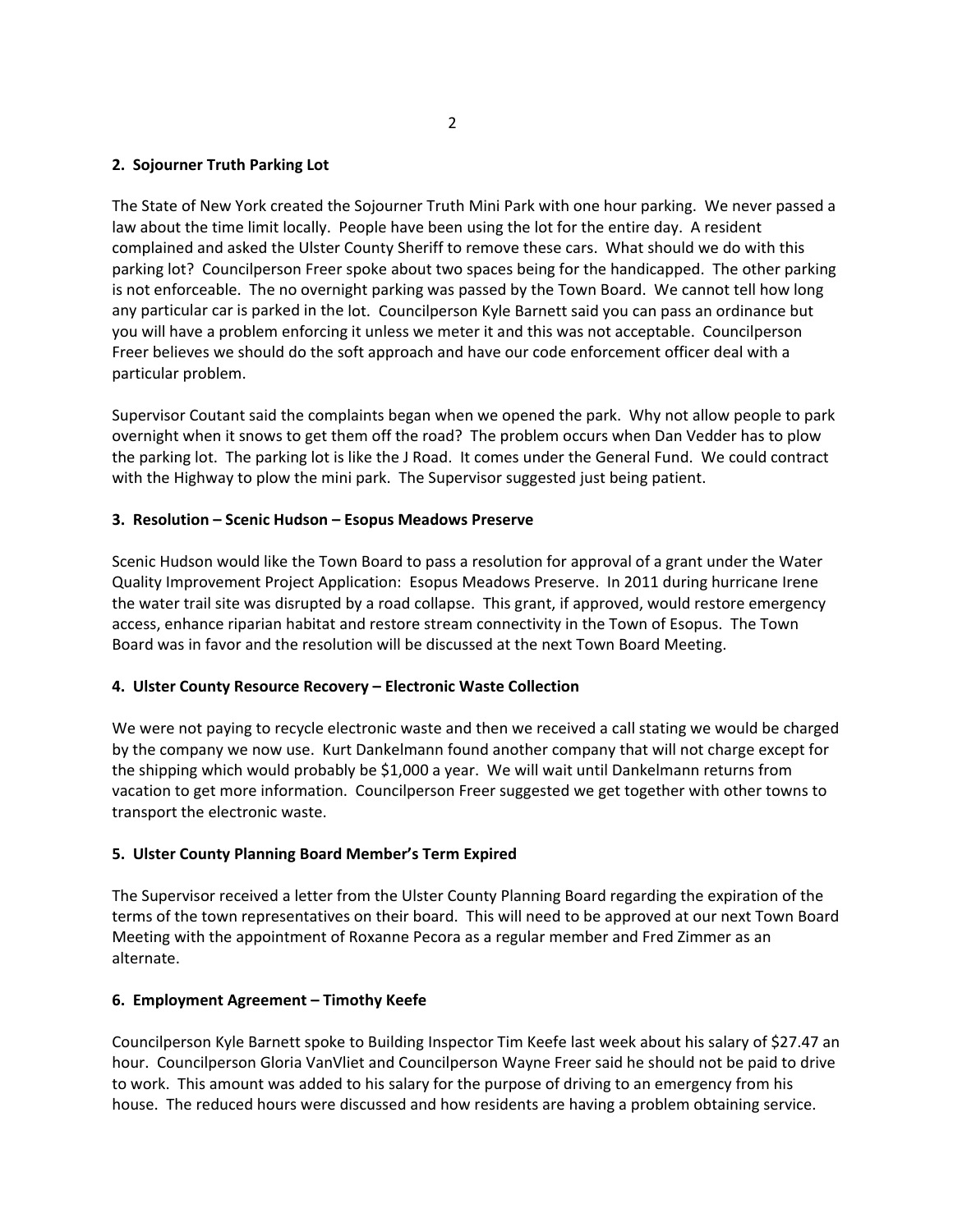Councilperson Kyle Barnett said no one wants to pay people to work here full time so we have to cut back on our staff. It was the Supervisor's suggestion to give someone more time and more hours. The hours of the Fire Inspector were discussed and the certification which is needed. It is definitely something that should be looked into. The new contract will be put together by Councilperson Barnett for the next meeting with \$27.47 for a salary and the \$1,500 is off the table.

# **7. Hourly Wages (Councilperson McAuley)**

Councilperson Donna McAuley suggested looking at the wages for entire budget prior to our public hearing. This meeting will take place at 7 PM. The Town Clerk will advertise this meeting for 7 PM and the public hearing on the budget for 8 PM. Councilperson Kyle Barnett will work on the Local Law to override the two percent cap.

# **8. Solar Actuary Update**

All of our actuators have been replaced by the manufacturer and with the help of Randolph Horner.

# **9. Pitney Bowes Contract – Mail Machine**

Our mail machine contract with Pitney Bowes expires in 2014. Councilperson Wayne Freer suggested getting bids from two other companies to compare the costs.

## **10. Set Date for Budget Public Hearing**

The Public Hearing will be held on November 12, 2013 at 8 PM.

## **11. Set Date For Union Negotiations**

No date was set.

# **12. Essential Fitness Ribbon Cutting**

The Ulster County Chamber of Commerce set the Grand Opening and Ribbon Cutting for Essential Training on Broadway in Port Ewen, N.Y. for Friday, November 8<sup>th</sup> at 3:30 PM.

## **13. Headless Horseman – Michael Jubie – Time Magazine Article**

The Supervisor gave a copy of the Time Magazine article on the Headless Horseman Hayridge to each of the council members.

## **14. Superior Telephone ‐ Maintenance Contract**

Our contract with Superior Telephone expires on Nov.  $30<sup>th</sup>$  at a cost of \$1,962.49.